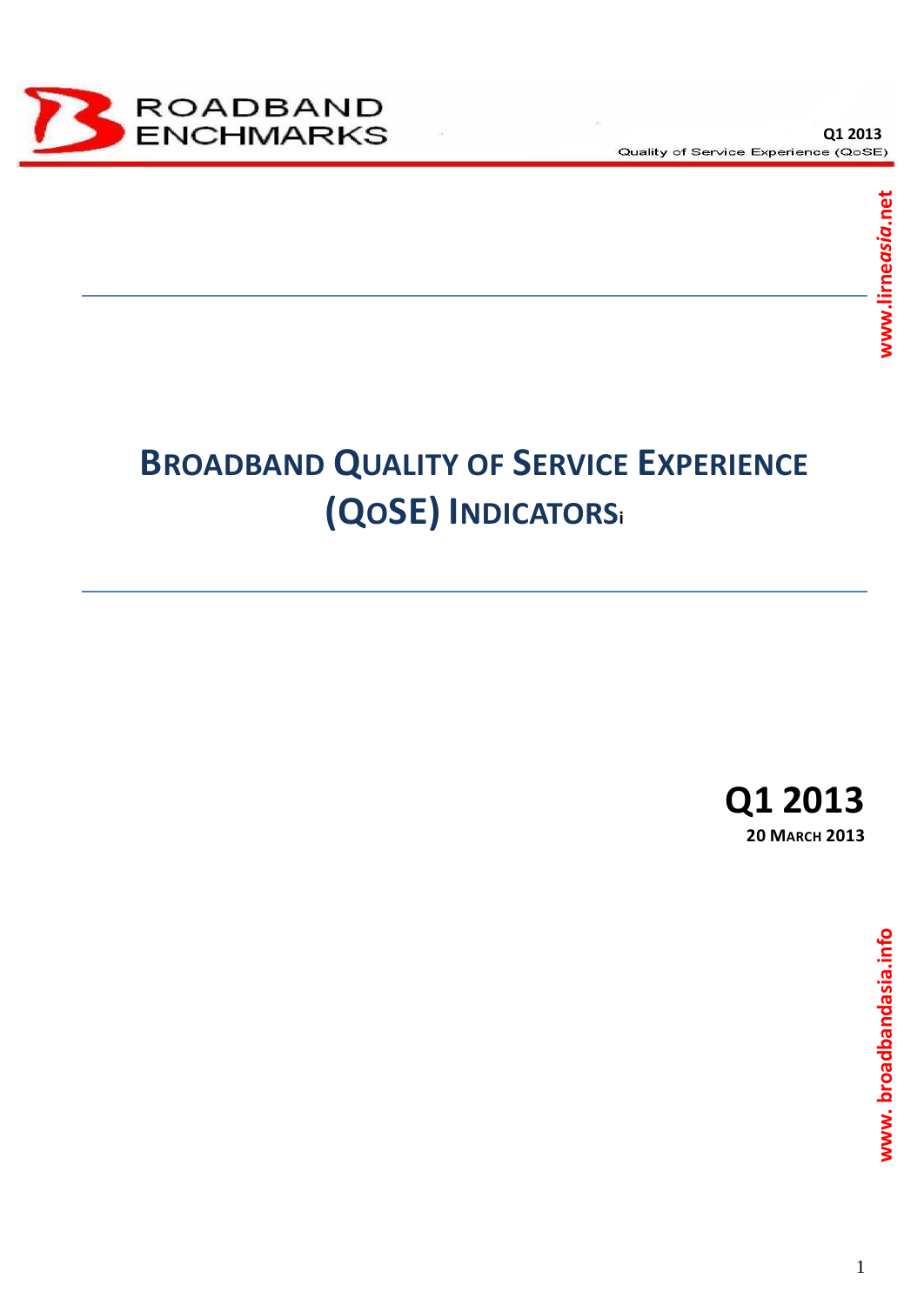ROADBAND<br>ENCHMARKS

## $Q1 2013$ <br>Quality of Service Experience (QoSE)

#### **Contents**

| $\mathbf{1}$ |     |  |  |  |  |  |
|--------------|-----|--|--|--|--|--|
| 2            |     |  |  |  |  |  |
| 3            |     |  |  |  |  |  |
|              | 3.3 |  |  |  |  |  |
|              | 3.4 |  |  |  |  |  |

#### **Table of figures**

| Figure 7 - Download from a local server (within ISP network) and Figure 8 - Download from an International server 10  |  |
|-----------------------------------------------------------------------------------------------------------------------|--|
| Figure 9 - RTT when pinged to a local server (within ISP network) and Figure 10 - RTT when pinged to an International |  |
|                                                                                                                       |  |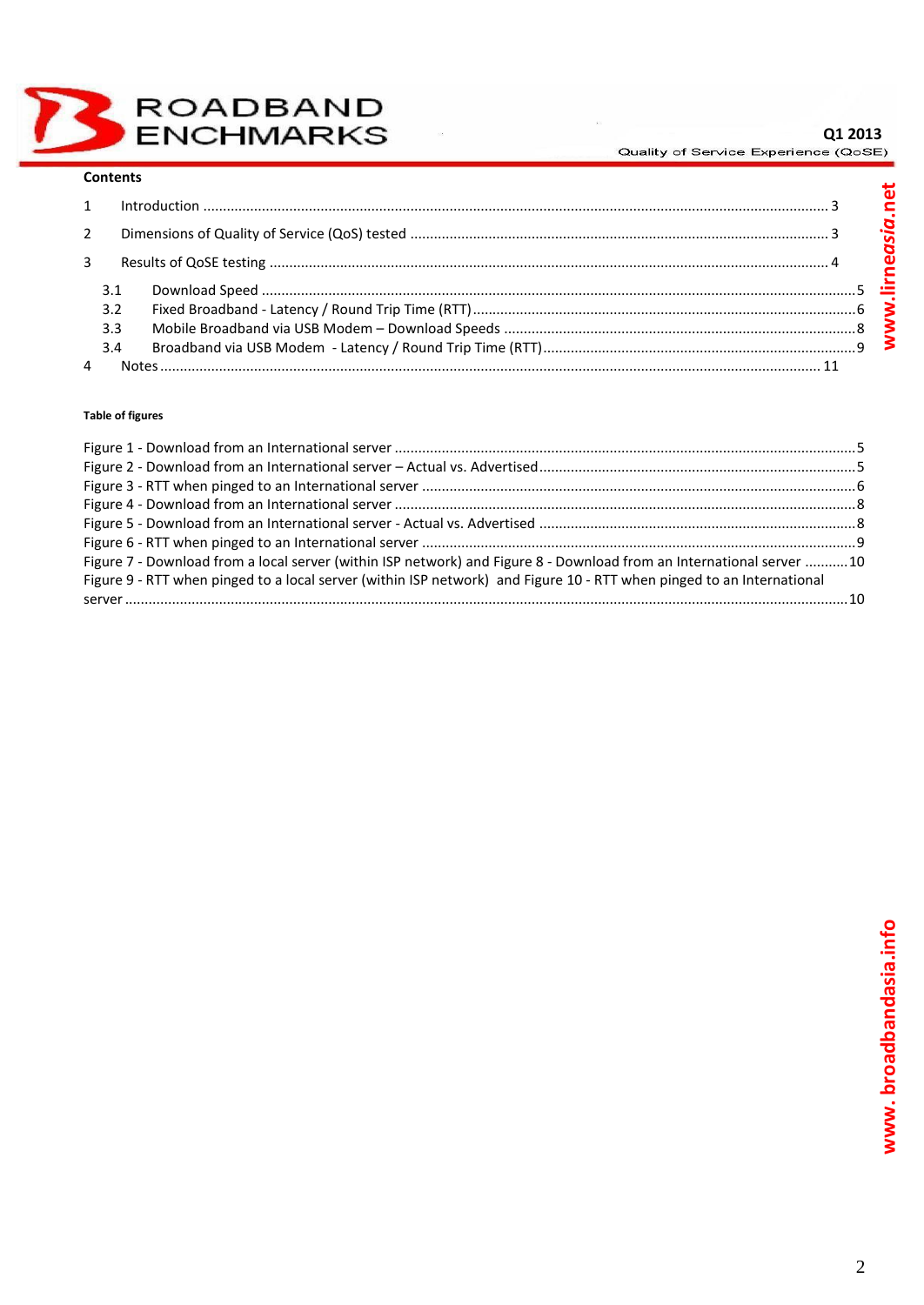**ROADBAND ENCHMARKS** 

#### <span id="page-2-0"></span>**1 Introduction**

Price is not the only dimension that interests broadband users and regulators. The quality experienced by the user is integrally connected to price and plays a prominent role when benchmarking broadband packages in the market.

The AT-Tester (developed based on a methodology defined in collaboration with a team headed by Professor Timothy Gonsalves of IIT Madras) is a tool that tests different parameters of quality that affect a user's online experience, described further in section 2. This report presents the results of diagnostics carried out in selected South Asian and South East Asian cities.

### <span id="page-2-1"></span>**2 Dimensions of Quality of Service (QoS) tested**

| Throughput<br>(Kbps)      | Referred to as the "actual amount of useful data sent on a transmission"". Defined by the ITU as "an<br>amount of user information transferred in a period of time" (ITU-T X.641 (97), 6.3.3.16), more commonly<br>referred to as download or upload speeds.                                                                                                                                                                                                                   |  |  |  |  |
|---------------------------|--------------------------------------------------------------------------------------------------------------------------------------------------------------------------------------------------------------------------------------------------------------------------------------------------------------------------------------------------------------------------------------------------------------------------------------------------------------------------------|--|--|--|--|
|                           | A key advertised metric in broadband services is the download speed. It defines how much information a<br>user can receive from a local or international server. Upload speed defines the speed at which the user<br>can send information to local or international servers. It plays a significant role in responsiveness and real-<br>time applications like VoIP (Voice over Internet Protocol).                                                                            |  |  |  |  |
|                           | Throughput, or download and upload speeds, varies depending on the location of the server that holds<br>the content. If the location is local, such as an ISP server, the throughput may be higher than it would be if<br>the location is international.                                                                                                                                                                                                                       |  |  |  |  |
|                           | Therefore the testing has included throughput for both local (ISP) and international (yahoo.com) servers.                                                                                                                                                                                                                                                                                                                                                                      |  |  |  |  |
| Latency (ms)              | Referred to as "delays when voice packets transverse the network". It is measured in milliseconds by<br>using the Round Trip Time (RTT). This is significant in systems that require two-way interactive<br>communication, such as voice telephony or in systems that use Transmission Control Protocol (TCP) where<br>the RTT directly affects the throughput rate                                                                                                            |  |  |  |  |
|                           | Latency less than 300 ms is considered acceptable in this report                                                                                                                                                                                                                                                                                                                                                                                                               |  |  |  |  |
|                           | The ITU definition states that "Latency means transmission delay for FEC (Forwarding Equivalence Class)<br>encoding, decoding, interleaving and de-interleaving" (ITU-T G.972 (04), 3025).                                                                                                                                                                                                                                                                                     |  |  |  |  |
| Jitter (ms)               | Referred to as "uneven latency and packet loss" <sup>iv</sup> . It is the variation of end-to-end delay from one packet<br>to the next within the same packet stream/connection/flow. Jitter is more relevant for real-time traffic like<br>VoIP.<br>E.g. Radio quality voice requires less than 1 ms Jitter, toll-quality voice requires less than 20 ms jitter and<br>normal VoIP requires jitter to be less than 30 ms. Beyond 30 ms, the performance of VoIP will degrade. |  |  |  |  |
|                           | In this report we consider jitter less than 50ms as acceptable.                                                                                                                                                                                                                                                                                                                                                                                                                |  |  |  |  |
|                           | Also defined by ITU as "Short-term non-cumulative variations of the significant instants of a digital                                                                                                                                                                                                                                                                                                                                                                          |  |  |  |  |
|                           | signal from their ideal positions in time" (ITU-T G.701 (93), 2024).                                                                                                                                                                                                                                                                                                                                                                                                           |  |  |  |  |
| <b>Packet Loss</b><br>(%) | Referred to as the number of packets (as a percentage) that does not reach the destination. Degradation<br>can result in noticeable performance loss with streaming technologies, VoIP and video conferencing.<br>Packet loss less than 3% is considered good in this report.                                                                                                                                                                                                  |  |  |  |  |
|                           | ITU states that "in general, IP-based networks do not guarantee delivery of packets. Packets will be<br>dropped under peak loads and during periods of congestion. NOTE - in case of multimedia services,<br>when a late packet finally arrives, it will be considered lost" (ITU-T H.360 (04), 5.3.2.2).                                                                                                                                                                      |  |  |  |  |

www.broadbandasia.info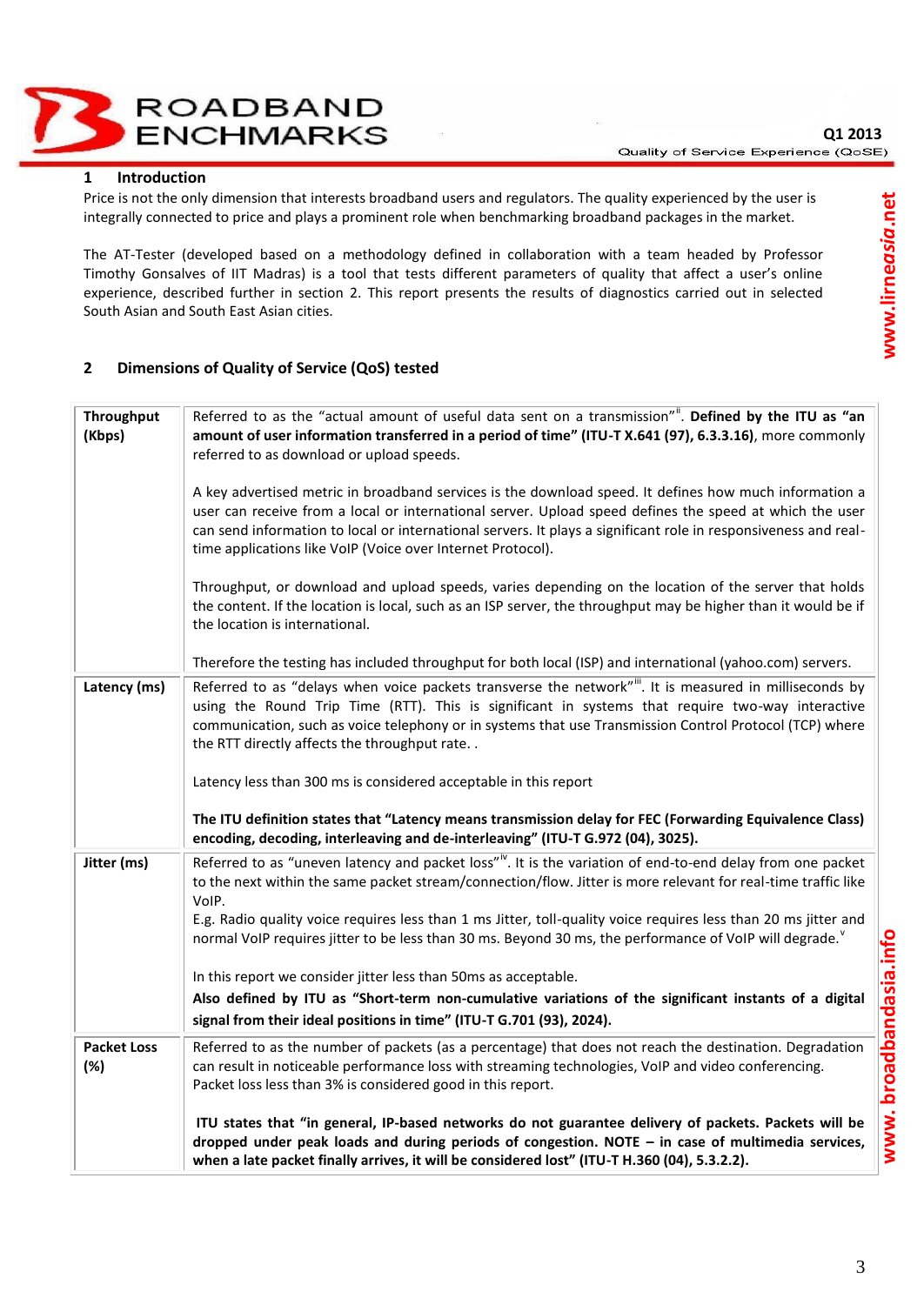

## <span id="page-3-0"></span>**3 Results of QoSE testing**

## **Fixed Broadband**

**Packages and colour keys**

| Type  | Region                | Country           | City                       | Provider          | Label                                      | <b>Advertised</b><br><b>Speed</b><br>(kbps) |
|-------|-----------------------|-------------------|----------------------------|-------------------|--------------------------------------------|---------------------------------------------|
|       |                       | <b>Bangladesh</b> | <b>Dhaka</b>               | <b>Banglalion</b> | Banglalion (512 kbps) - Dhaka, BD          | 512                                         |
|       | South<br>Asia         | <b>Bangladesh</b> | <b>Dhaka</b>               | Qubee             | Qubee (1 Mbps) - Dhaka, BD                 | 1000                                        |
|       |                       | India             | <b>Bangalore</b>           | <b>BSNL</b>       | BSNL (2 Mbps) - Bangalore, IN              | 2000                                        |
|       |                       | India             | Chennai                    | <b>BSNL</b>       | BSNL (2 Mbps) - Chennai, IN                | 2000                                        |
|       |                       | India             | <b>New</b><br><b>Delhi</b> | Airtel            | Airtel (2 Mbps) - New Delhi, IN            | 2000                                        |
| Fixed |                       | <b>Maldives</b>   | Male                       | <b>Dhiraagu</b>   | Dhiraagu Fixed BB (512 kbps) -<br>Male, MV | 512                                         |
|       |                       | Pakistan          | Karachchi                  | <b>PTCL</b>       | PTCL (4 Mbps) - Karachchi, PK              | 4000                                        |
|       |                       |                   |                            |                   |                                            |                                             |
|       | South<br>East<br>Asia | Indonesia         | Jakarta                    | Telkom            | Telkom (512 kbps) - Jakarta, ID            | 512                                         |

Note: All packages were tested at six time slots – 0800, 1100, 1500, 1800, 2000 and 2300 hours.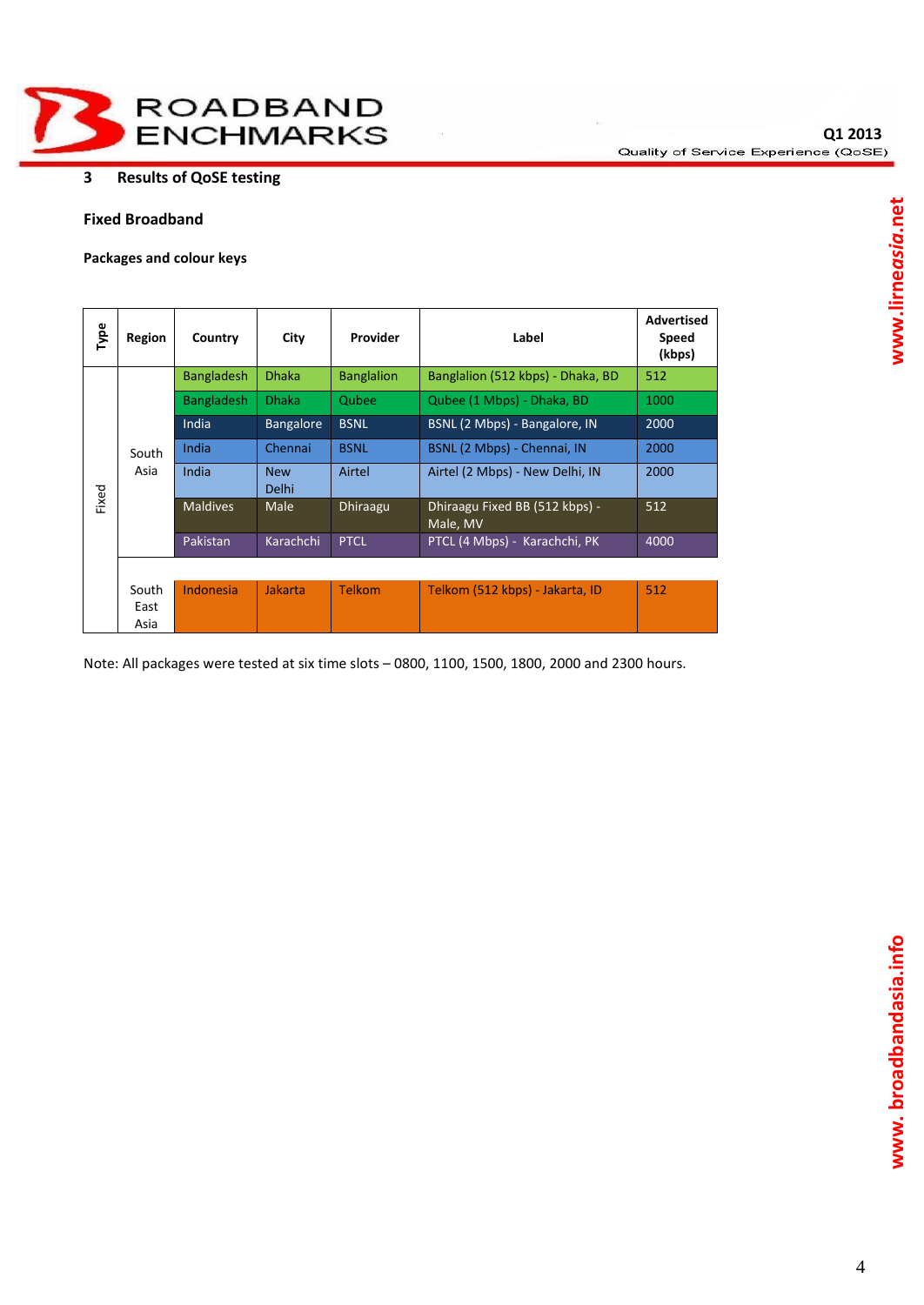**ROADBAND ENCHMARKS** 

**Q1 2013** Quality of Service Experience (QoSE)

<span id="page-4-0"></span>**3.1 Download Speed** 

<span id="page-4-1"></span>

<span id="page-4-2"></span>**Figure 2 - Download from an International server – Actual vs. Advertised** 



**www. broadbandasia.info www.lirne***asia***.net www. broadbandasia.info www.lirne***asia***.net**www.lirneasia.net www.broadbandasia.info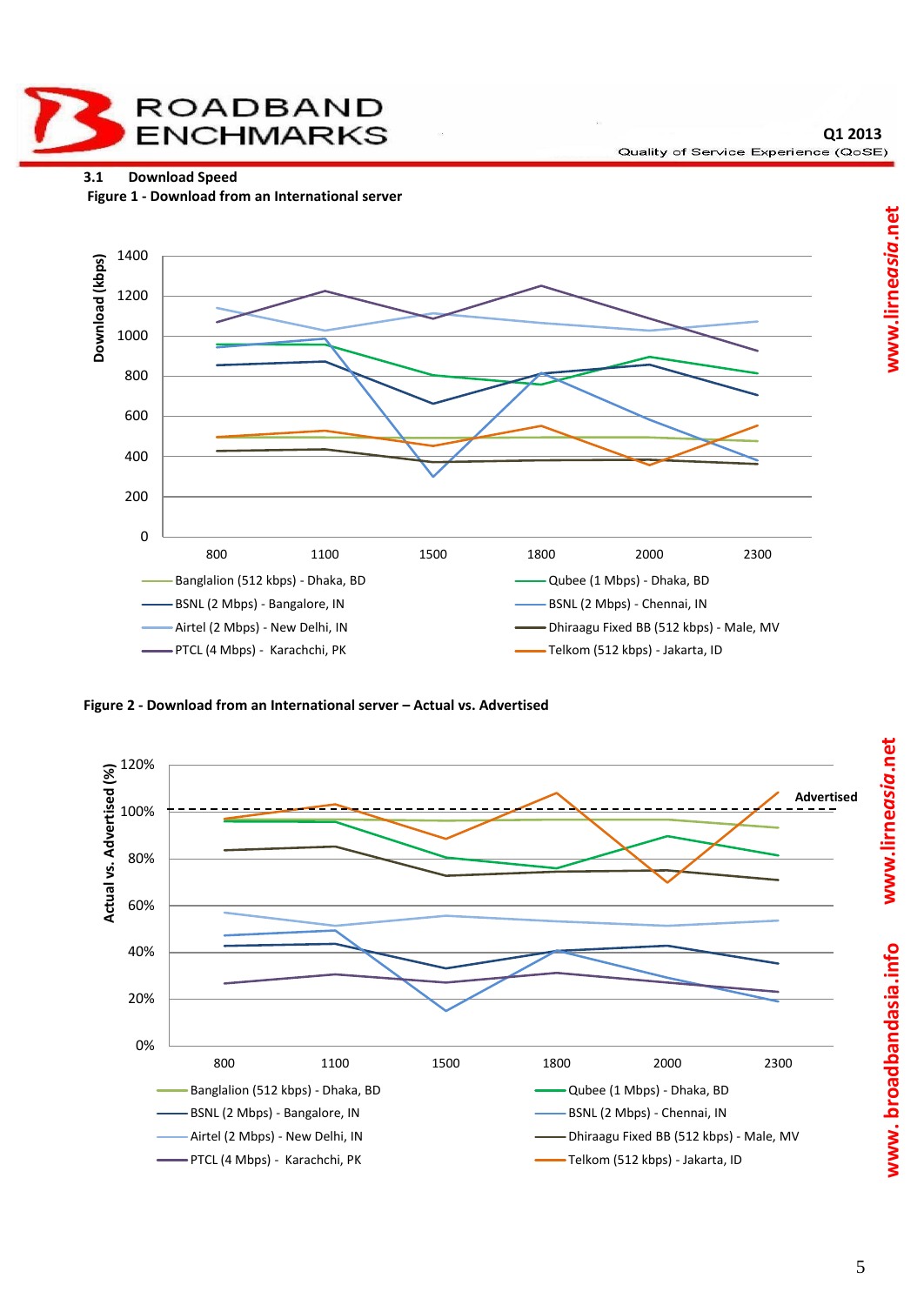<span id="page-5-1"></span><span id="page-5-0"></span>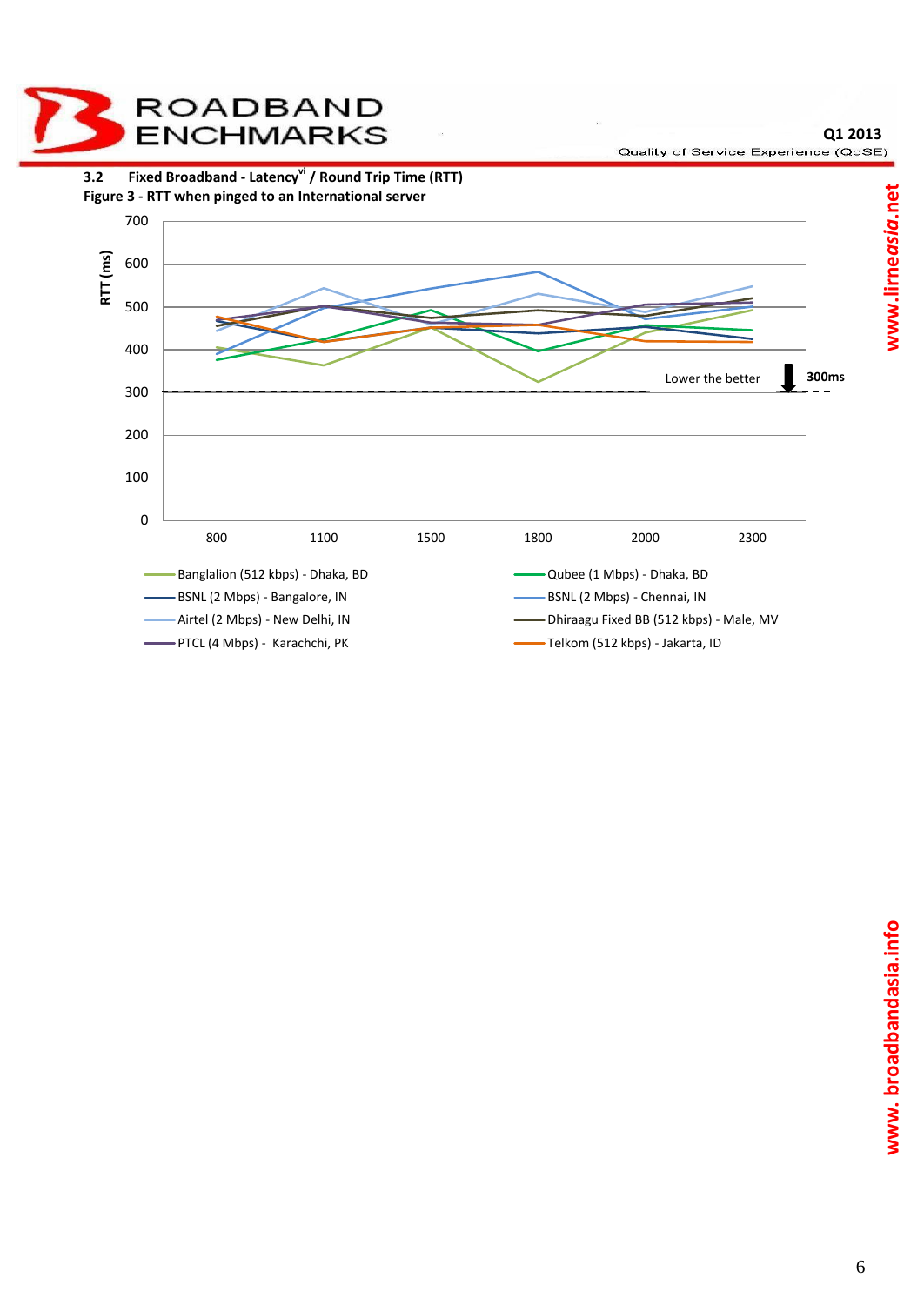

## **Mobile broadband (via USB Modem)**

| Type   | Region                | Country            | City    | <b>Provider</b>  | Label                                     | <b>Advertised</b><br><b>Speed</b><br>(kbps) |
|--------|-----------------------|--------------------|---------|------------------|-------------------------------------------|---------------------------------------------|
|        |                       | India              | Chennai | Tata             | Tata (3.1 Mbps) -<br>Chennai, IN          | 3100                                        |
|        | South                 | <b>Maldives</b>    | Male    | <b>Dhiraagu</b>  | Dhiraagu Mobile BB (1<br>Mbps) - Male, MV | 1000                                        |
|        | Asia                  | Sri Lanka          | Colombo | <b>Dialog</b>    | Dialog (2.1 Mbps) -<br>Colombo, LK        | 3600                                        |
| Mobile |                       | Sri Lanka          | Colombo | <b>Mobitel</b>   | Mobitel (3.6 Mbps) -<br>Colombo, LK       | 3600                                        |
|        |                       |                    |         |                  |                                           |                                             |
|        | South<br>East<br>Asia | Indonesia          | Jakarta | <b>Telkomsel</b> | Telkomsel 3G (7.2 Mbps)<br>- Jakarta, ID  | 7200                                        |
|        |                       | <b>Philippines</b> | Manila  | Globe            | Globe Prepaid (3.6 Mbps)<br>- Manila, PH  | 3600                                        |
|        |                       | <b>Philippines</b> | Manila  | <b>Smart</b>     | <b>Smart (3.6 Mbps) -</b><br>Manila, PH   | 3600                                        |

**Packages and color keys**

Note:

- 1. Tests were carried out using 3G/HSDPA USB modems plugged in to personal computers. No mobile handsets were used. The speeds may vary when laptops are used while in motion.
- 2. As these tests were carried out while stationary
- 3. Tata, Dhiraagu, Dialog, Mobitel and Telkomsel are post paid packages whereas Globe and Smart are prepaid packages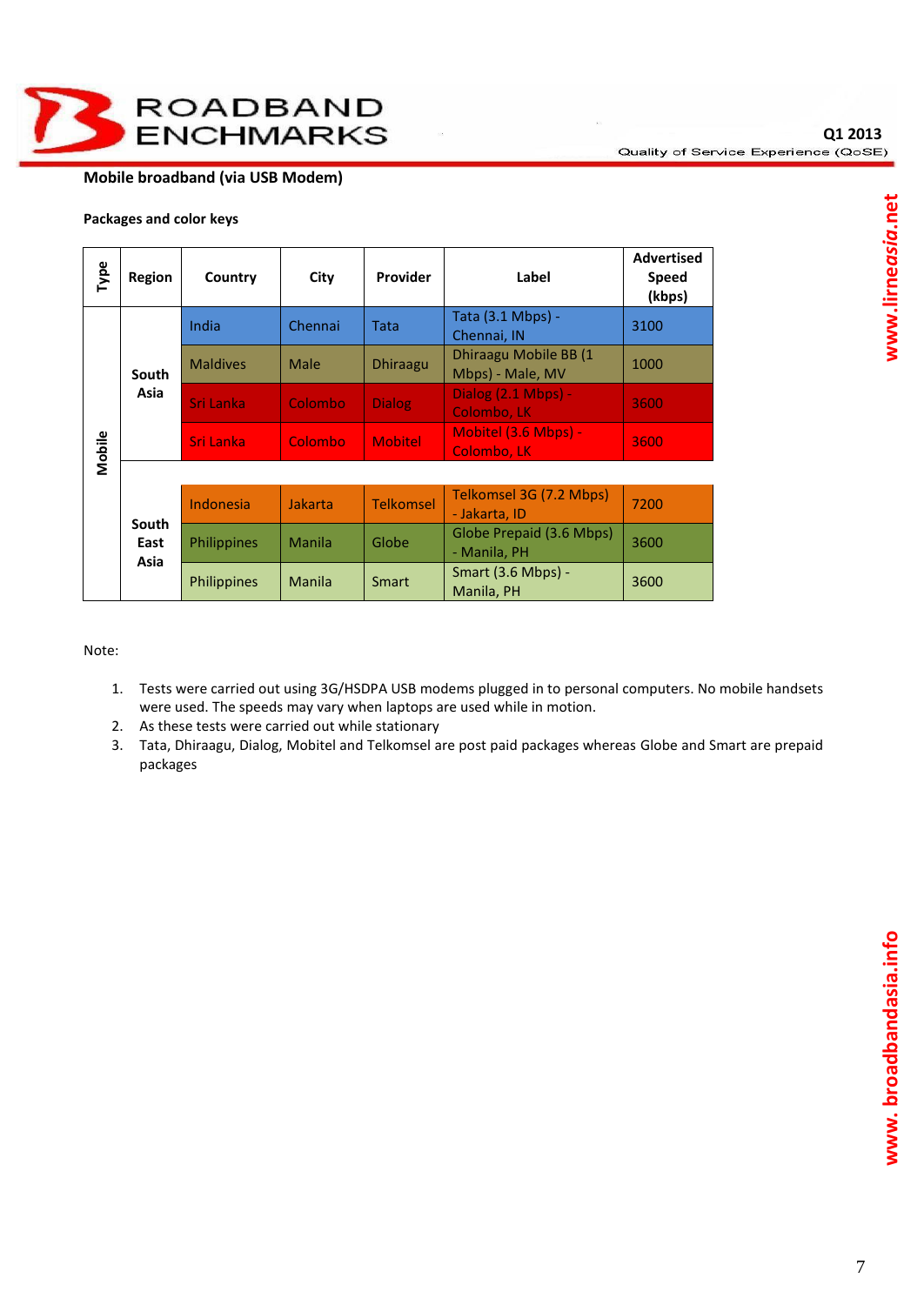<span id="page-7-1"></span><span id="page-7-0"></span>

**ROADBAND** 

<span id="page-7-2"></span>**Figure 5 - Download from an International server - Actual vs. Advertised**

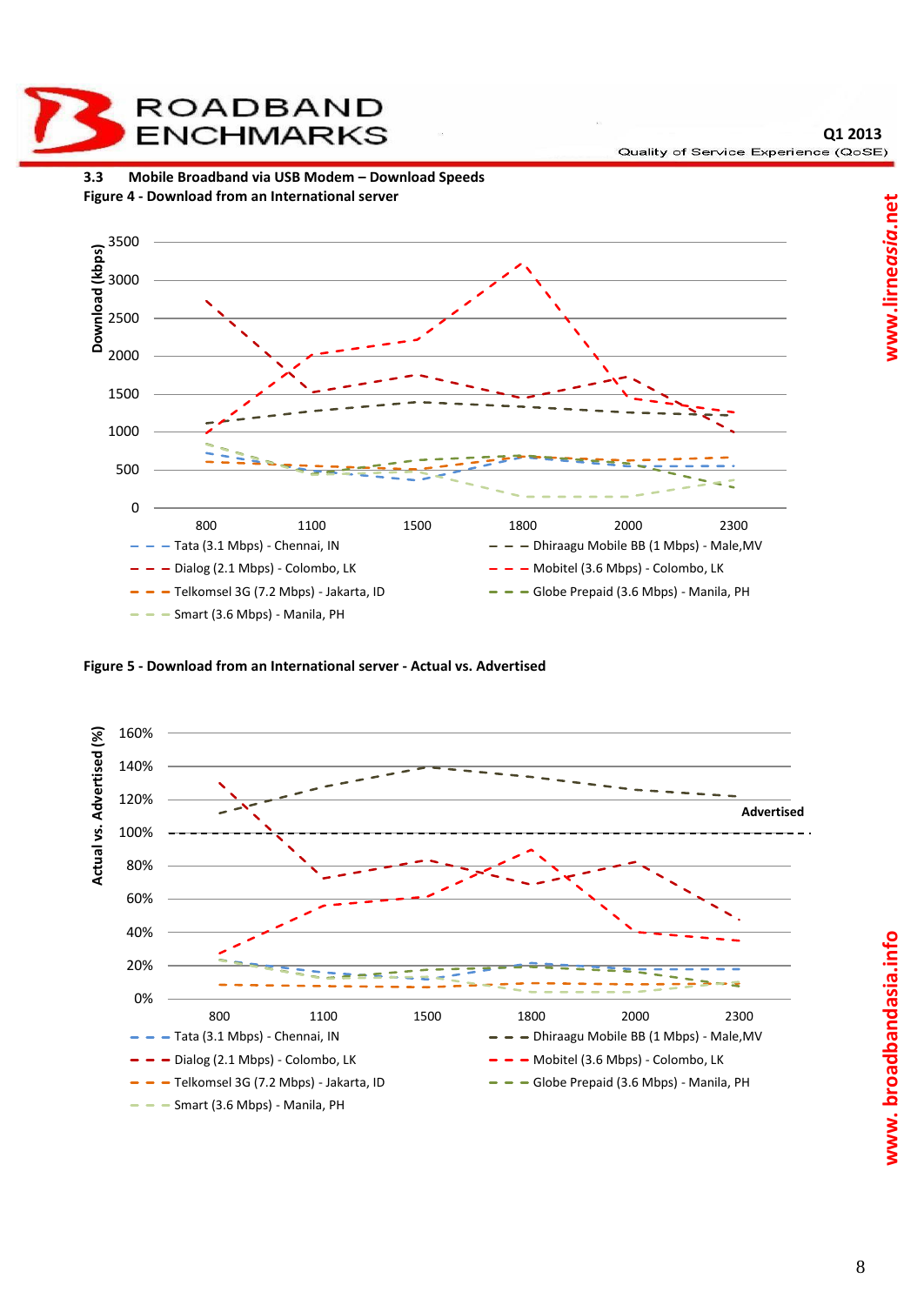<span id="page-8-1"></span><span id="page-8-0"></span>

**ROADBAND**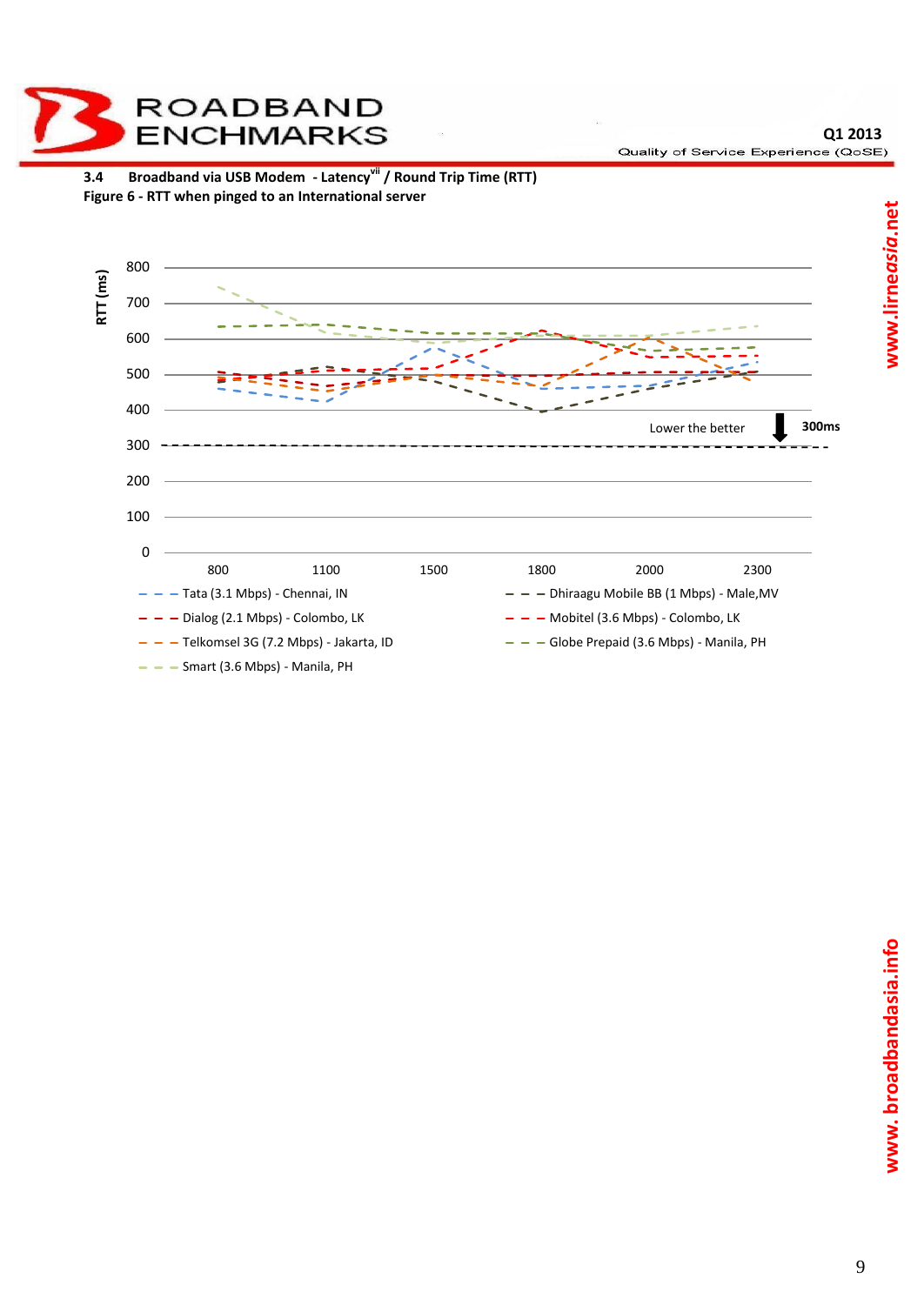**ROADBAND ENCHMARKS** 

#### **ISP vs. International Comparisons**

**Q1 2013** Quality of Service Experience (QoSE)

<span id="page-9-0"></span>

<span id="page-9-1"></span>**Figure 9 - RTT when pinged to a local server (within ISP network) Figure 10 - RTT when pinged to an International server**